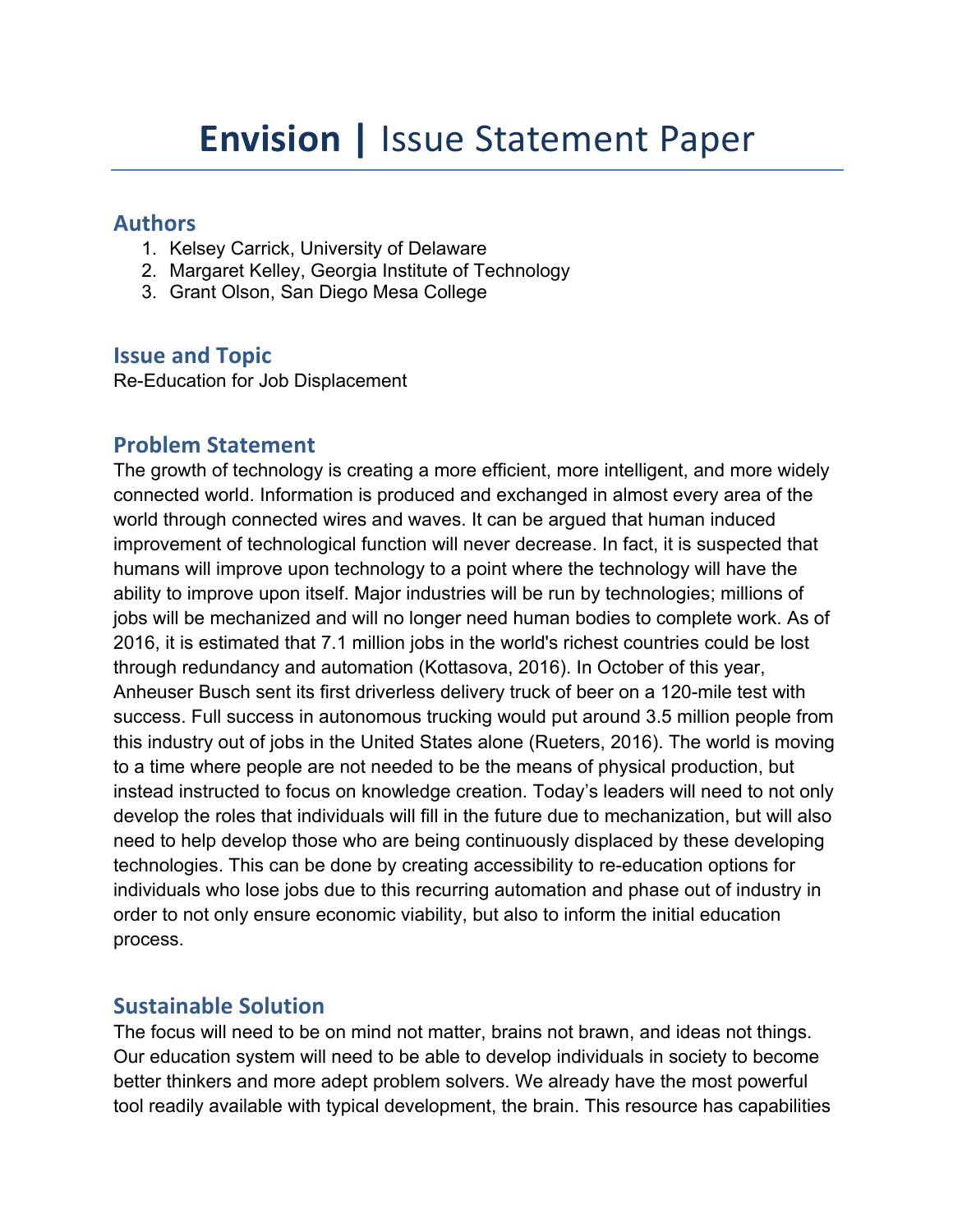far beyond what is researchable. Increases in accessibility to existing resources on a national level will influence real change. The Americans who are displaced by automation and redundancy are largely those who are in the lower-income demographic. These individuals likely do not possess skills that are able to transfer from their current line of work to more complex work. It is predicted that 65% of children who started primary school in 2015 will end up working in jobs that do not exist today (Kottasova, 2016). The training for their future is vital. The current educational institutions are centered on the way that our current world functions. The training for adults who are removed from their positions and those who are unable to join a depleting industry is also incredibly important. There will have to be voices that will depend on a change in the way that all ages learn and develop their problem solving skills.

Introducing Associate Degrees at the high school level will put focus on the two-year colleges that provide for a diverse range of people. High school students face the daunting task of determining what the next step in their life is at 18 years old. To reduce the stress of an immediate income, students would be rewarded with an Associate Degree after completing the appropriate workload in their four years in high school. This adds a number of options in the lives of students as they will be able to stick with their trade or they could continue their education with affordability. This not only provides the student with multiple resources, but would help to in turn reduce student debt. Providing essential resources to a targeted, diverse population may provide that solution.

The progress already made in creating new and efficient technologies is astounding. Machines will inevitably dominate the production of goods in American society at some point in the very near future. They may even take over some services that are taken for granted due to commonality such as restaurant serving, customer service centers, retail shopping assistants, etc. The actions to cope with and adapt to these emerging shifts must begin soon in order to have ample time to design effective and meaningful opportunities for each and every person across the globe. The leaders of today can make this predestined transition as one that does not completely unhinge current societies. We can offer our adult population that is affected by this change by encouraging re-education. Two-year institutions have "42 percent of the nation's community college students that are the first in their families to attend college. Thirteen percent are single parents, 12 percent have disabilities, 6 percent are non-U.S. citizens and 3 percent are veterans. Most community college students receive financial aid, which usually requires them to carry a full course load and maintain a certain grade point average — stipulations that can add to the pressures" (Clay, 2012). To help alleviate that stress, we can provide funding to those that go as an incentive to the future of our country. A form of tax on automobile companies that outsource their